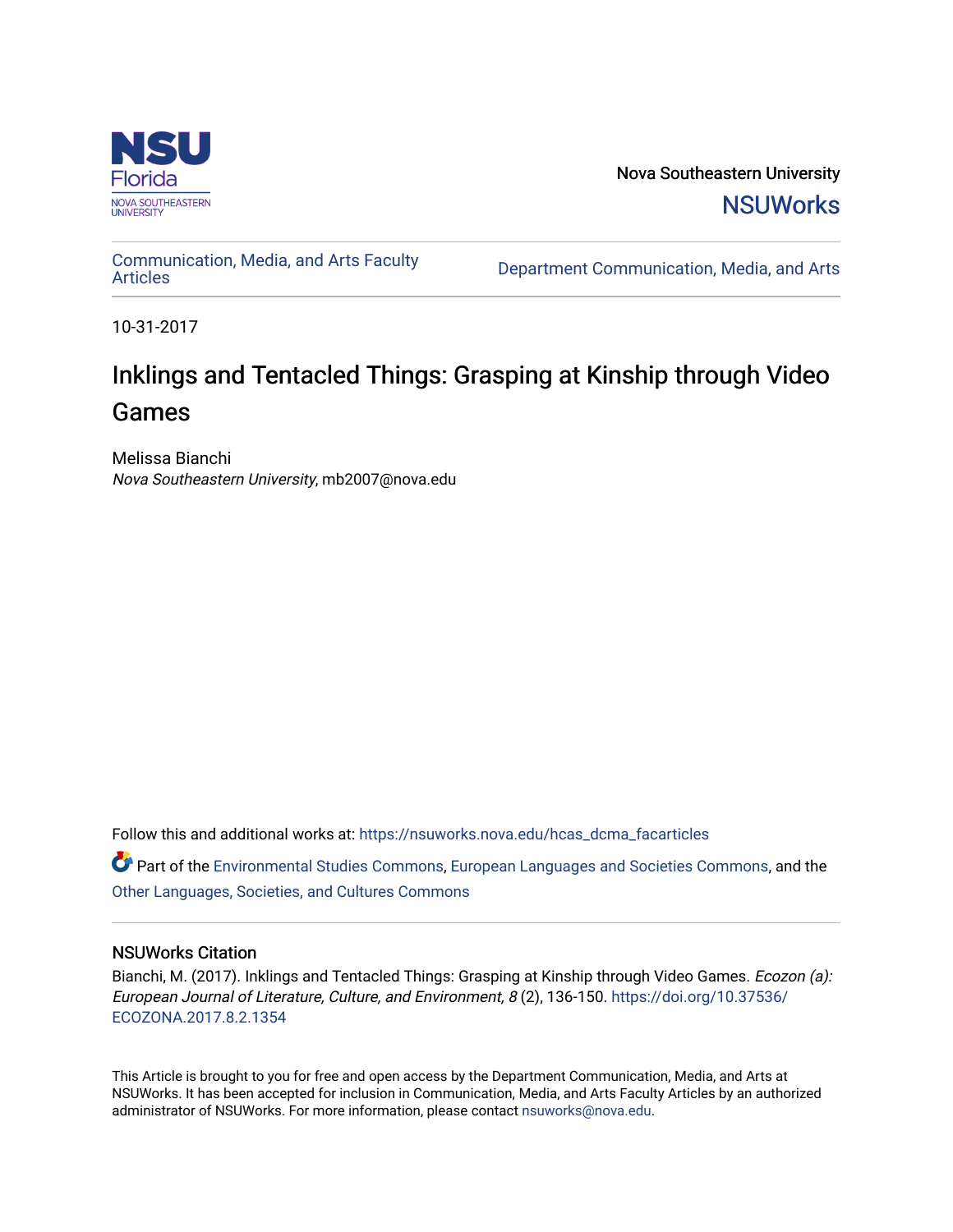# **Inklings and Tentacled Things: Grasping at Kinship through Video Games**

*Melissa Bianchi University of Florida, USA mbianchi@ufl.edu*

#### **Abstract**

Connecting Haraway's recent observations about "making kin" to video games, this essay examines how particular elements of the medium might cultivate nuanced considerations for multispecies relations. To fully grasp how video games broadly redefine relations between human and nonhuman animals, we must consider the role of game aesthetics and play mechanics in players' experiences of becoming-with. These elements of games fundamentally shape players' engagements with the medium and are inextricably linked to their storytelling and production. Moreover, game aesthetics and play mechanics (in conjunction with storytelling) demand that players take specific actions and inhabit distinct roles during play, enabling players to not only think alternative kinships, but also *enact* making them. To demonstrate these points, I examine the aesthetics and gameplay of two tentacular video games, analyzing how they offer rhetorical models for productively thinking about humans' relations to nonhuman species. I primarily focus on games that heavily feature cephalopod creatures because this specific animal class is often viewed as a rich site for phenomenological and ontological investigations (including in Haraway's work). Thus, my research attends to specific video games and their tentacled characters to determine how they challenge players to entertain and enact alternative ontologies and human-animal relationships through play.

*Keywords*: Video games, play, digital rhetoric, ecocriticism, media studies, cephalopods.

#### **Resumen**

Conectando las observaciones recientes de Haraway sobre "hacer parentesco" con los videojuegos, este ensayo examina cómo elementos particulares del medio pueden cultivar consideraciones matizadas para las relaciones multiespecies. Para comprender plenamente cómo los videojuegos redefinen ampliamente las relaciones entre los animales humanos y los animales no humanos, debemos considerar el papel de la estética del juego y la mecánica del juego en la experiencia de convertirse en jugador. Estos elementos de juegos fundamentalmente conforman los compromisos de los jugadores con el medio y están inextricablemente ligados a su narración y producción. Además, la estética del juego y la mecánica del juego (junto con la narración) exigen que los jugadores tomen acciones específicas y ocupen roles distintos durante el juego, permitiendo a los jugadores no sólo pensar en parentescos alternativao, sino también promulgarlos. Para demostrar estos puntos, examino la estética y la jugabilidad de dos videojuegos tentaculares, analizando cómo ofrecen modelos retóricos para pensar productivamente sobre las relaciones de los humanos con las especies no humanas. Me centro primordialmente en los juegos que caracterizan fuertemente a las criaturas cefalópodas, ya que esta clase específica de animales se ve a menudo como un sitio rico para investigaciones fenomenológicas y ontológicas (incluso en el trabajo de Haraway). Así, mi investigación atiende a videojuegos específicos y sus personajes con tentáculos para determinar cómo desafían a los jugadores a entretener y promulgar ontologías alternativas y relaciones entre humanos y animales a través del juego.

ECOZONG

ெ 0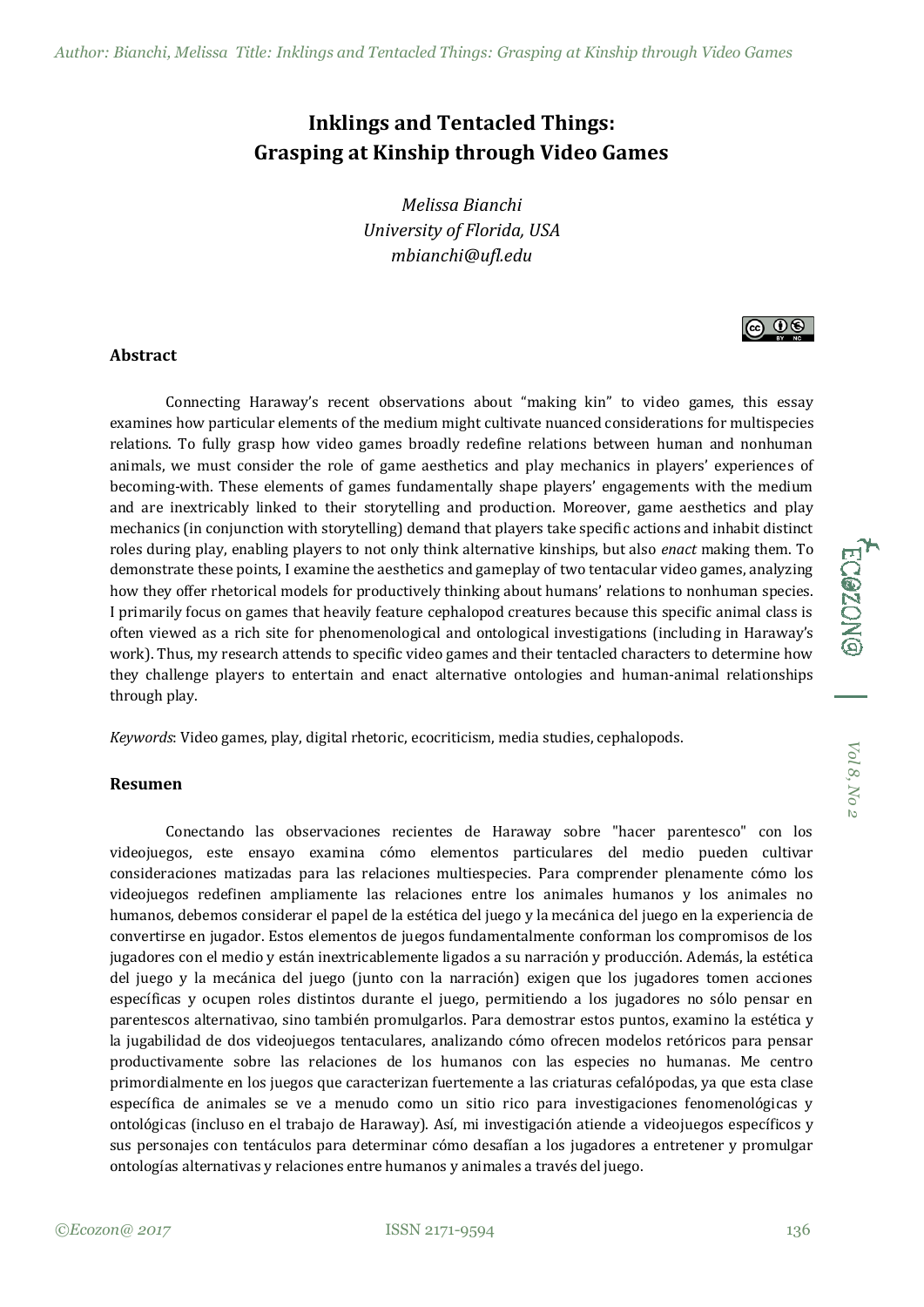*Palabras clave*: Videojuegos, juego, retórica digital, ecocrítica, estudios de medios, cefalópodos.

Tentacles mean trouble. This is a lesson learned by many video game players in digital worlds populated by cephalopod-like creatures. Tentacles are often synonymous with gameplay mechanics that threaten to ensnare, crush, sting, poison, or destroy players' avatars, making foes of soft-bodied mollusks. Across a wide range of game genres, tentacled species appear as non-player characters (NPCs) that attempt to thwart players' efforts. Squids, such as the baleful bloopers of Nintendo's *Mario* franchise, often appear as minor enemies that remain largely innocuous until a brush with their bodies harms, if not kills, the game's protagonist. Cephalopodic characters are also presented as nefarious endgame bosses, such as the heinous Old Gods of Blizzard Entertainment's *World of Warcraft*, whose tremendous tentacled-bodies require an entire party of player-characters to subdue. Juxtaposed against conventional humanoid avatars, these cephalopod NPCs and their writhing, reaching limbs largely function as ripe metaphors for unbridled power, unfettered greed, and uncivilized otherness that threaten to choke from existence all that is "good" and "human."

There are, however, instances where troublesome tentacles act as bridges rather than binds between humans and cephalopods. Consider, for example, *Octodad: Dadliest Catch* (2014), an independently developed adventure game by Young Horses.<sup>1</sup> Players enter the video game during the protagonist's wedding where Octodad, an octopus masquerading as a man, dons his attire before uniting with his human bride at the altar. In a cramped dressing room within the chapel, the player is offered a brief tutorial for piloting this ungainly, orange octopus avatar. Players learn that to maintain his ruse, Octodad keeps two tentacles neatly curled around his face forming a shapely makeshiftmustache while his remaining six tentacles are distributed into the four limbs that a human might have—one for each arm and two for each leg. While Octodad appears human enough (at least in shape) and getting dressed seems relatively uncomplicated, playing through the first sequence of the game proves to be anything but simple. The controls that maneuver Octodad significantly differ from the traditional controls used to move human avatars in similar third-person adventure games. Each of Octodad's four "human" limbs must be moved *individually*, rather than all at once (as is typical for most humanoid avatars). Players must painstakingly lift and position each tentacle somewhat precisely to achieve a semblance of human-like locomotion throughout the game. The results are often comically disastrous with Octodad's limbs producing exaggerated gestures, stretching and swinging wildly, and occasionally defying the logics of realworld physics. As players direct Octodad's search for his wedding accoutrements, objects are hurtled across the chapel's various rooms and the tables are both literally and figuratively turned before he reaches the bride.

1

*Vol 8, No 2*

Vol 8, No

**ECGZON®** 

<sup>1</sup> *Octodad: Dadliest Catch* is the sequel to Young Horses' *Octodad*, a freeware student project created at DePaul University and released by the developers in 2011.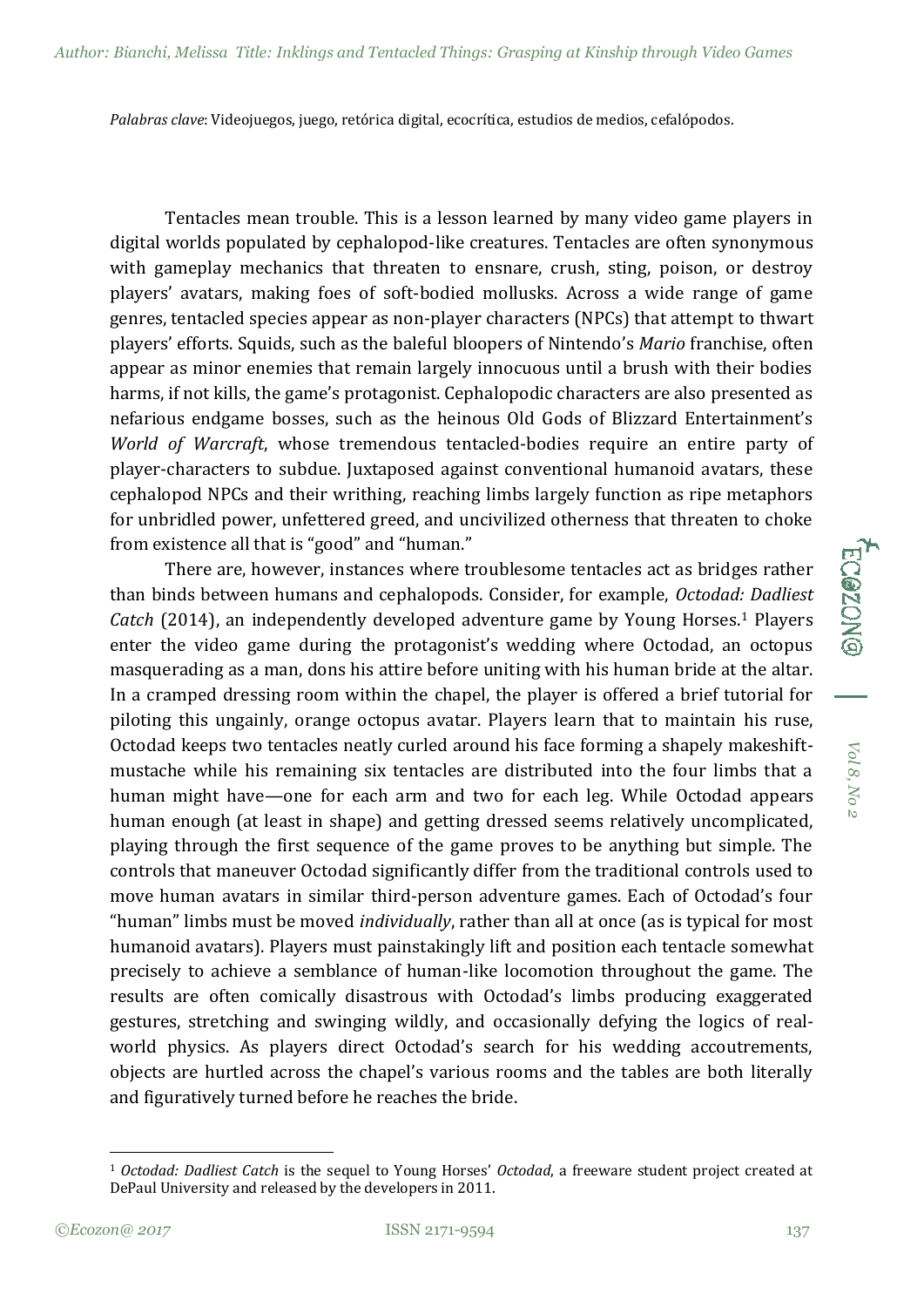In *Dadliest Catch*, tentacles trouble the conventions of anthroponormative play within the medium, challenging players to (re)think their understanding of both human and nonhuman animal experience. The game's story and aesthetics ally human players with the cephalopod protagonist through the avatar body rather than situating them on opposing sides of conflict. The uniquely mapped controls of the avatar itself dislocate players from a seemingly smooth experience of mediated play by explicitly defying normative methods of player control over their character. This dislocation draws attention to Octodad's imagined subjectivity, one that resists the anthropomorphic in its clumsy attempts at mimicry and asserts his animal and (game) machinic qualities. In a way, playing as Octodad offers a sort of speculative experience where players might ruminate on the philosophical problem of embodiment through Octodad's struggle to appear human even though he is in some sense always already human via the player's control. The game operates as a critique in which humans and their technology and culture are scrutinized and rendered strange, if not alienating, by the avatar's cephalopod perspective.

The play mechanics found in *Dadliest Catch* are relatively commonplace in today's video game market. Games such as *QWOP* (2008) and *Surgeon Simulator* (2013) also rely on avatar controls that are meant to estrange the player from their digital embodiment, though typically as a human character. What makes *Dadliest Catch* relatively unique is that the game offers an alternative model of human-cephalopod relations—or more broadly, human-animal relations—that strives to find common ground between creatures with very distinct physiologies and ecologies.<sup>2</sup> While Octodad bares little semblance to actual octopuses, the cumulative effect of the game's storytelling and play mechanics importantly challenge players' concepts of what is "human" and what is "octopus," moving against cut and dry definitions of these terms. Such an endeavor is especially important now more than ever as we face ecological crises in the Anthropocene. As Donna Haraway points out, "It matters which stories tell stories, which concepts think concepts. Mathematically, visually, and narratively, it matters which figures figure figures, which systems systematize systems" (101), particularly if we are to find practical solutions for both human and nonhuman life. Haraway, like many ecocritical scholars, advocates for alternative methods of narrativizing humans' embeddedness in the global ecology to find viable means of addressing and recuperating from ecological devastation, such as climate change and mass extinctions. Her recent work acknowledges how some specific games produce the necessary stories and structures for effectively changing ecological thought and practices, citing string figures—some of the oldest games in human history—as well as the Iñupiaq video game called *Never Alone* (2014), or *Kisima Inŋitchuŋa* ("I am not alone"). Haraway explains that "Perhaps it is precisely in the realm of play, outside the dictates of teleology, settled categories, and function, that serious worldliness and recuperation become possible" (23–24). Responding to Haraway's writings and voices in game studies scholarship, I

1

*Vol 8, No 2*

Vol 8, No 2

**ECOZON** 

<sup>2</sup> Another game that works similarly is *Goat Simulator* (2014) by Coffee Stain Studios. This third-person, open-world adventure game features a goat as its primary avatar, and its controls also defy anthroponormative conventions for the medium. See Bianchi's "Awkward Animal Avatars" for details.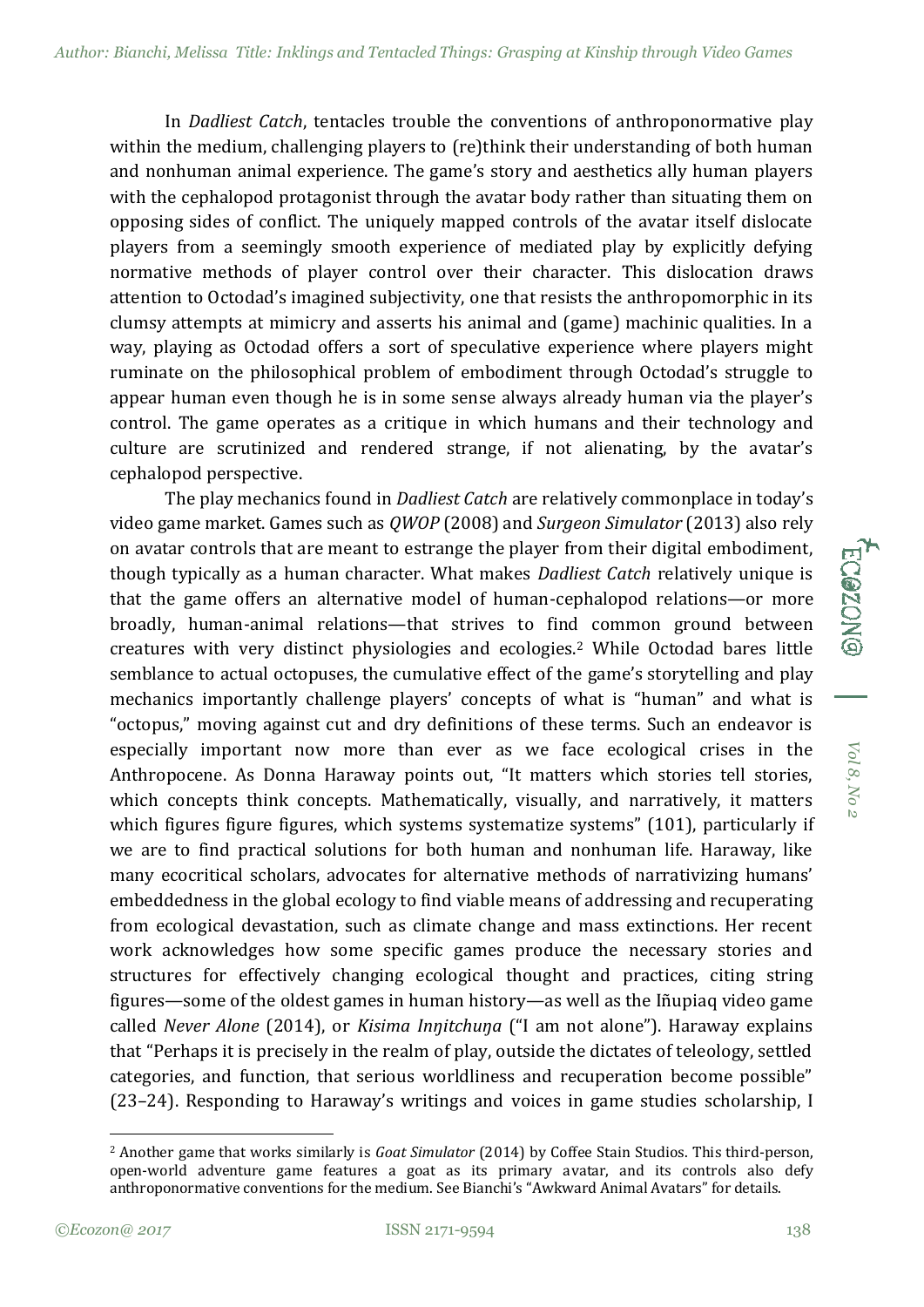examine how video games—a medium defined by stories and systems— broadly offer models for productively (re)thinking human relations to other species. I primarily look to games that heavily feature cephalopod creatures because this specific animal class is often viewed as a rich site for phenomenological and ontological investigation, including in Haraway's own work.<sup>3</sup> Thus, my research attends to specific video games and their tentacled characters to determine how they challenge players to entertain and enact alternative ontologies and human-animal relations through play.

### **Becoming and Becoming-with in Video Games**

Recently, media scholars have adopted Gilles Deleuze and Félix Guattari's concept of "becoming" to theorize how video games facilitate alternative understandings of human ontology. In *Mondo Nano*, Colin Milburn describes game avatars as both a metaphysical and technological concept akin to "becoming-molecular." The avatar acts as "a rendering or incarnation of personal agency at the limits of materiality, at the nanoscale level of matter" (240)—a process that Milburn refers to as "nanomorphosis," which allows players to (re)think themselves at the material level. Meanwhile, Souvik Mukherjee describes gameplay as an assemblage formed between human players and game machines. Building on Alexander Galloway's descriptions of video games as actionoriented media, he argues that when in assemblage with game machines (through avatars, interfaces, etc.), players undergo becoming as they recognize how their actions do and do not act in accordance with the machine's programming. Similarly, Colin Cremin claims that video games facilitate becoming when players identify themselves, their avatars, and the avatar's algorithmic limitations as parts of an assemblage that enables play. These scholars attend primarily to the avatar—a structure specific to video game play—and how it allows players to explore alternative human-machine ontologies through game qualities that implicate the players' sense of being.<sup>4</sup>

Theorizations of video games and becoming, however, primarily consider how becoming structures human players' engagements with game machines. Relatively little scholarship in the field connects theories of gameplay and becoming to the cultural and historical trappings of games' representations or seeks to understand how becoming in games might offer alternative models of humans' entanglements in social and biological ecologies.<sup>5</sup> To address these points, my previous research unites theories of gamic becoming with the works of scholars such as Tom Tyler and others. Specifically, Tyler's scholarship claims that video games can teach players to value nonhuman animal ontologies using design elements such as anti-environments and altercasting. Uniting

-

*Vol 8, No 2*

 $Vol$ 8, No 2

**ECGZONG** 

<sup>3</sup> Melody Jue's "Vampire Squid Media" (2014) offers some background on this as she examines the vampire squid in Vilém Flusser's *Vampyroteuthis Infernalis* and other works.

<sup>4</sup> Previous theorizations of the avatar and its relation to players' concepts of identity and ontology draw on psychoanalytic frameworks, such as Bob Rehak's "Playing at Being: Psychoanalysis and the Avatar" (2003), or on cognitive science, such as Andreas Gregersen and Torben Grodal's "Embodiment and Interface" (2009).

<sup>5</sup> Debra Ferreday's "Becoming deer: Nonhuman drag and online utopias" (2011) offers one example of this kind of scholarship.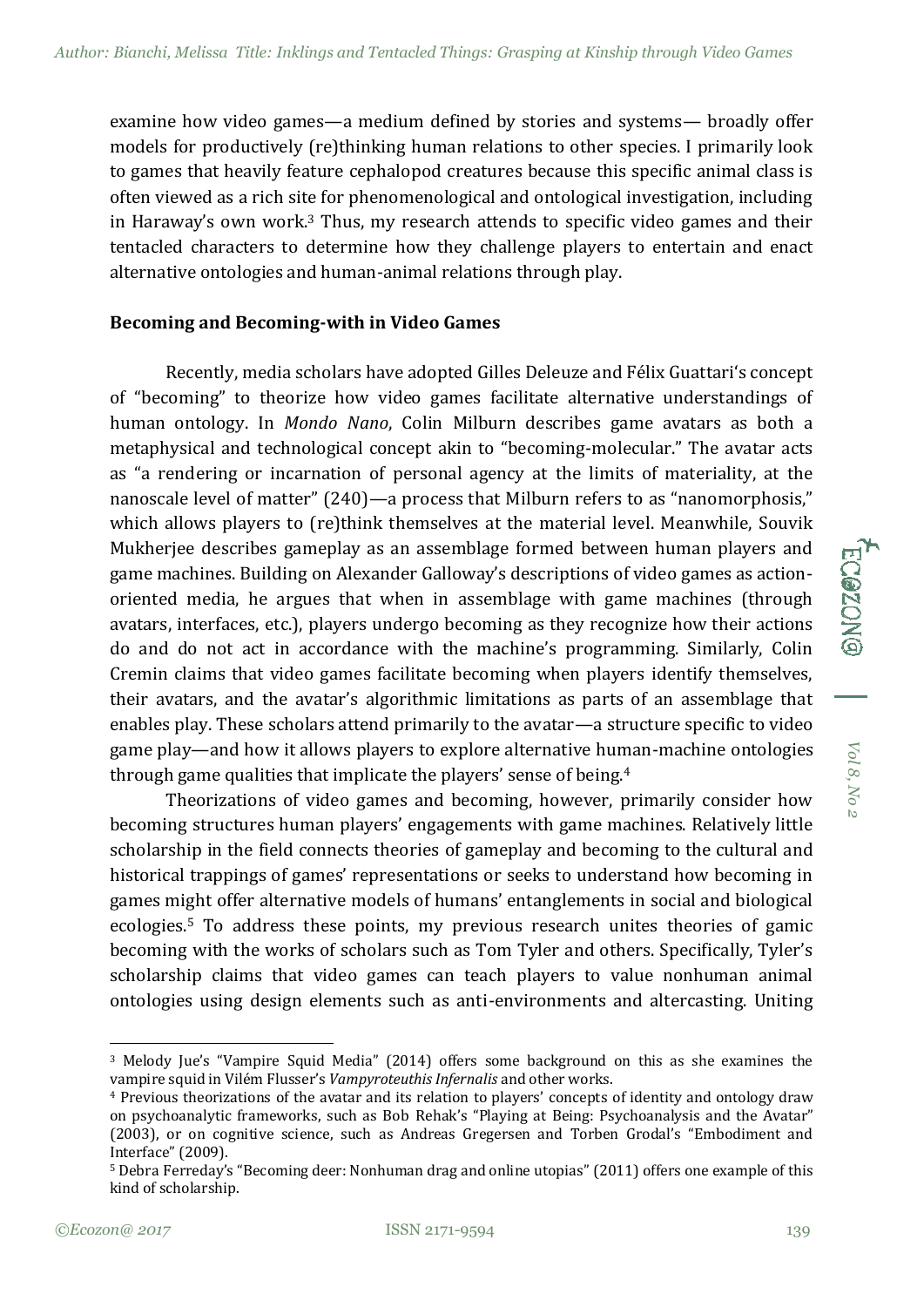Tyler's work with Mukherjee and Cremin's arguments, I demonstrate how video games might facilitate players' "becoming-animal" in ways that challenge anthroponormative perspectives.<sup>6</sup>

Notably, Haraway's ruminations on games in *Staying with the Trouble: Making Kin in the Chthulucene* further complicate our understanding of how video games model alternative ontologies by examining how games facilitate "becoming-with." Haraway's concept of becoming-with is deeply tied to her notions of "making kin" and "the tentacular" in her writings. She offers these terms to help formulate a conceptual (re)worlding that challenges anthropocentric discourses and practices while responding to contemporary ecological crises. In contrast to becoming, becoming-with is a process that acknowledges alternative ontologies while also reinventing notions about kinship, or the relations between all life on Earth and their interwoven histories. Becoming-with defines members of a kinship through the material and semiotic properties that establish a connection between them (12–13). The process presupposes that there are no individual subjects or objects without reference to some form of established kinship and that such partnerships necessarily cultivate multispecies response-ability in the face of ecological trouble. Haraway defines "response-ability" as "collective knowing and doing, an ecology of practices" (34). The term refers to both our responsibility to the multispecies global community and to our ability to respond to problems affecting the global ecology.

Regarding games specifically, Haraway claims that the medium can offer alternative ontological models through players' becoming-with in (re)formulated kinships that might productively change ecological practices. She cites *Never Alone* (2014) as one example of how video games might simulate experiences that demonstrate human entanglement within larger ecological systems. Haraway describes this specific form of entanglement as the tentacular. She explains that

> The tentacular are not disembodied figures; they are cnidarians, spiders, fingery beings like humans and raccoons, squid, jellyfish, neural extravaganzas, fibrous entities, flagellated beings, myofibril braids, matted and felted microbial and fungal tangles, probing creepers, swelling roots reaching and climbing tendrilled ones. The tentacular are also nets and networks, IT critters, in and out of clouds. Tentacularity is about life lived along lines—and such a wealth of lines—not at points, not in spheres. (32)

Tentacularity, here, describes the processes of becoming-with and making kin in *Never Alone* that results from connecting animal species and technologies in complex systems during both gameplay and the game's production. Kinship in this independently developed, two-dimensional puzzle-platformer is forged not only between the Iñupiaq girl and fox avatars—their collaborative mechanics at once defining and uniting the two in their quest—but it is also found in their connections to the game's spirit helpers, algorithms, hardware, and players, uniting these components together in an intricate assemblage of becoming-with that finds and exacts a response to the detrimental global conditions outlined in the game's narrative. Moreover, Haraway notes, that the many

1

*Vol 8, No 2*

Vol 8, No

**ECOZON®** 

<sup>6</sup> For an elaboration of this work, see Melissa Bianchi's "Claws and Controllers: Werewolves and Lycanthropy in Digital Games" (2016).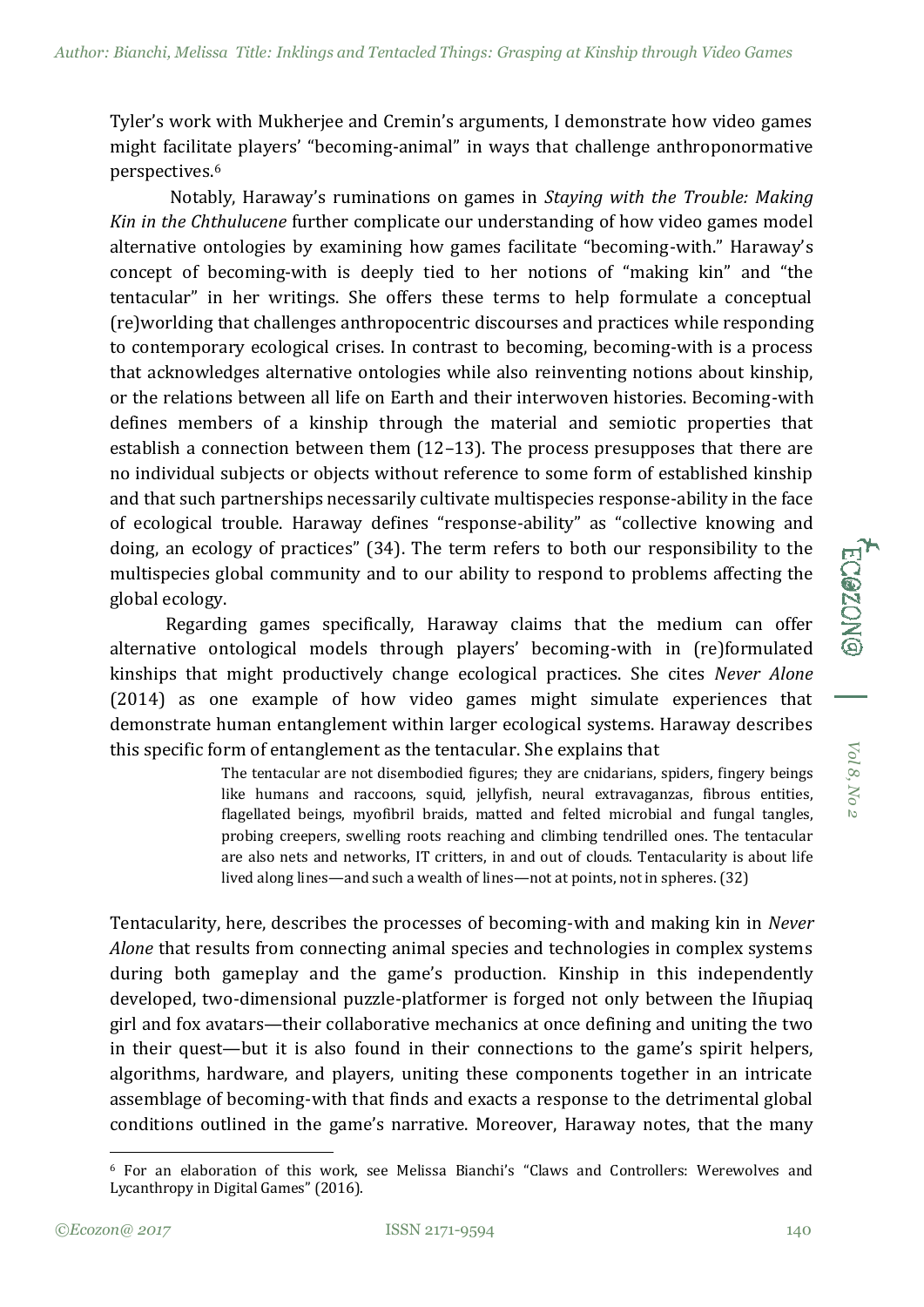groups, including game designers, visual artists, indigenous storytellers, community activists, and so forth, who collaborated on the game's production are also deeply entangled in these kinship formations. For those involved with *Never Alone*'s production, the game's technoculture fosters a response-ability toward troubling discourses about humans' relation to the environment and continuing indigenous cultural practices (86– 89). Thus, the experience of *Never Alone* is tentacular, acknowledging the historical, cultural, and material contexts in which players, developers, animals, and machines are enmeshed.

While Haraway's reading of *Never Alone* demonstrates the value of video games for reimagining relations between humans and nonhumans in the face of ecological crisis, her analysis remains brief and narrowly focused on the game's narrative and production (understandable given the scope of *Staying with the Trouble*). To fully grasp how video games broadly redefine humans through kinship making, however, we must also consider the role of game aesthetics and play mechanics in the players' experience of becoming-with. As the game theorists previously discussed make clear, these elements of games fundamentally shape player engagements with the medium and are inextricably linked to their storytelling and production. Moreover, game aesthetics and play mechanics (in conjunction with storytelling) demand that players take specific actions and inhabit distinct roles during play, enabling players to not only think alternative kinships, but also *enact* making them. To demonstrate these points, I examine the aesthetics and gameplay of two tentacular video games. Though the design of each of these games vastly differs from *Never Alone*, both encourage players' becoming-with, fostering multispecies response-ability by challenging conventional understandings of human-animal relations.

### **Who's Your Octodaddy?**

As previously mentioned, gameplay in *Dadliest Catch* makes significant moves to challenge anthropocentrism and redefine the "human" category, in part, through the mechanics of its avatar. When playing the game, players control one or two of Octodad's tentacles at any time, switching between each with the press of a button. Octodad's tentacles can be used to grab and toss items in the game world; however, they are not designed to be intuitively controlled and often prove to be inexact in their motions. The constant need to switch between tentacles makes even simple tasks, such as lifting items and walking, time-consuming and trying endeavors. This is especially the case when compared to the movements of human avatars in highly popular game series, such as *The Elder Scrolls* or *Grand Theft Auto*, where compound actions (running, attacking, opening doors) are coded to individual inputs. Through Octodad, it becomes apparent how many games are specifically designed with human subjects in mind. As players struggle with the avatar controls to get Octodad dressed, complete household chores, and run errands, the game also suggests that society takes for granted that its subject is always already human. More specifically, its subject is a specific kind of human—one with four functional limbs—and this revelation challenges players to consider what it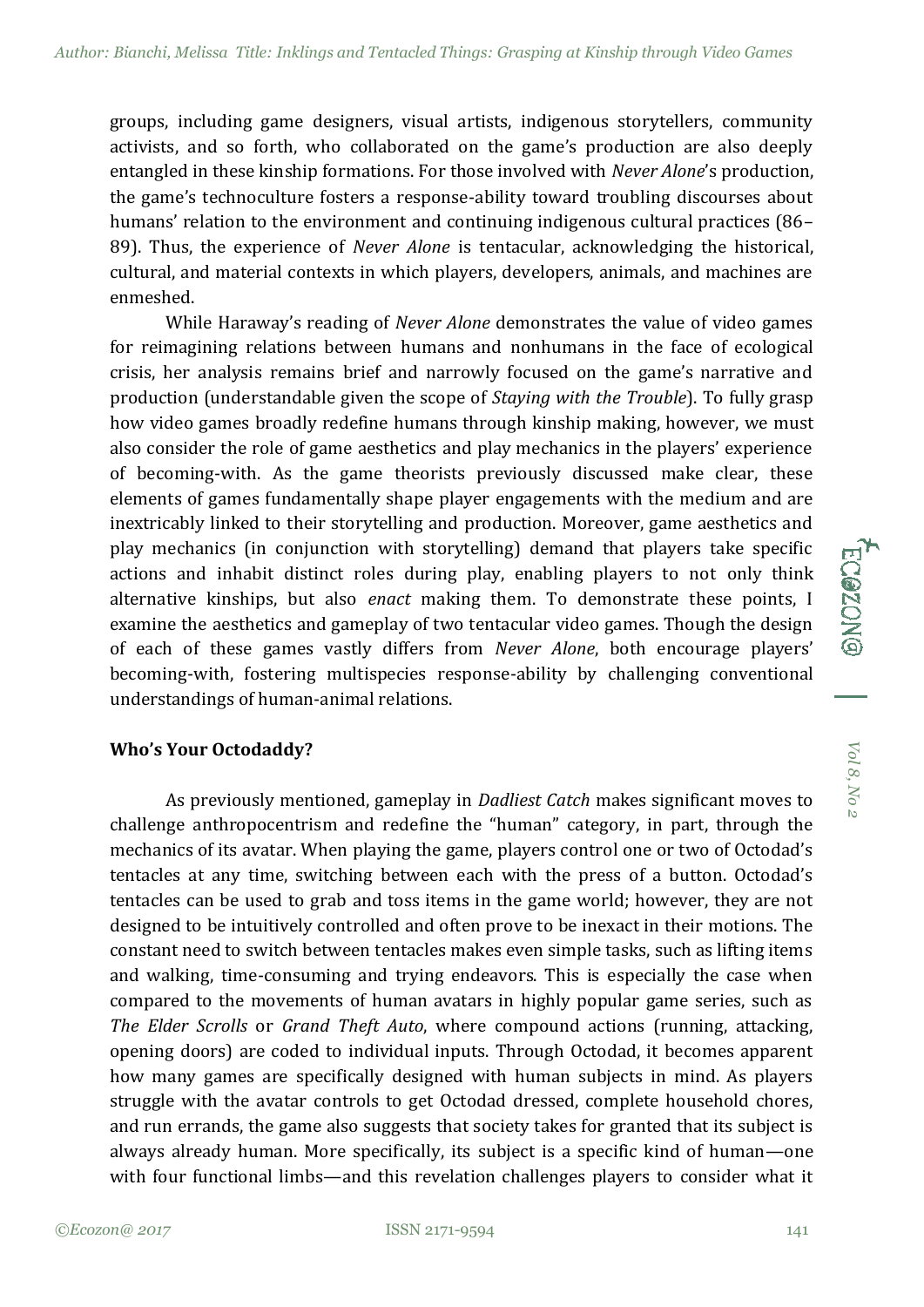might mean to acknowledge alternative ontologies in every day practice. Thus, the gameplay of *Dadliest Catch* encourages players to question anthropocentrism and what it means to be human both in and beyond game spaces.

Additionally, the challenges players face when directing the Octodad avatar to behave inconspicuously in the game's terrestrial environment facilitates the process of becoming-with an imagined nonhuman other. The character's overly fluid motions tentacles slipping, sliding, and writhing past their targets—mark Octodad (and by proxy the player) with qualities that one would imagine an aquatic creature would have. This categorization is reified further during specific game moments where the player can direct Octodad to swim quickly through large, open tanks and long, narrow pipes using a single input for the game's controls. Becoming cephalopod in the game relies on players' performance of these actions at once understanding themselves as a part of and apart from Octodad's movements. From here, the gameplay creates a becoming-with through an enacted awkwardness shared between the Octodad character and players controlling him. Octodad's awkwardness stems from his position as an aquatic creature out of its element; meanwhile, the players' own awkwardness arises in moments where they cannot successfully make Octodad perform as a human despite their own humanness. Through this mechanism of play, *Dadliest Catch* inscribes upon the player the imagined subject position of an octopus thrust into a suburban human environment (in a sense, the worldview of a fish out of water), and in doing so, facilitates becoming-with.

The play mechanics of *Dadliest Catch* also drive the game's narrative, creating scenarios where player becoming-with enables human-cephalopod kinship. After the game's opening sequence featuring Octodad's wedding, the story picks up years later where Octodad and his wife, Scarlet, now have a home and two kids. Dressed in a business suit and tie, Octodad performs mundane tasks for his wife and children, Tommy and Stacy, who, at first, appear none the wiser to his deception. Octodad's household is reminiscent of iconic depictions of white America nuclear families from the late 1950s and early 1960s. Family relations are amicable and stable, while Octodad tends to the family's needs by grilling burgers, mowing the lawn, and buying groceries. There are, however, obvious quirks in the family's dynamics. Perhaps the most apparent of these is Octodad's inability to speak a human language. His audible responses to his family's inquiries are subtitled, bookended by asterisks, and described using expressive gestures, tonal adjectives, and indecipherable "blubs" or gurgles. Surprisingly, the family appears unperturbed by these factors, suggesting that language use—a skill often used to separate and elevate humans from nonhuman animals—should matter very little in drawing kinships between species. Likewise, most of Octodad's apparent cephalopod behaviors, especially his clumsy, player-directed movements remain uncommented upon. Scarlet, Tommy, and Stacy simply accept Octodad as family despite his difference (even when the truth about his existence is finally revealed) and with little concern for its obvious implications regarding sexual relations and paternity. And yet, Octodad's blissful home life remains under constant threat of the looming possibility that his nonhuman identity will be exposed either by his (players') inability to use his tentacles

*Vol 8, No 2*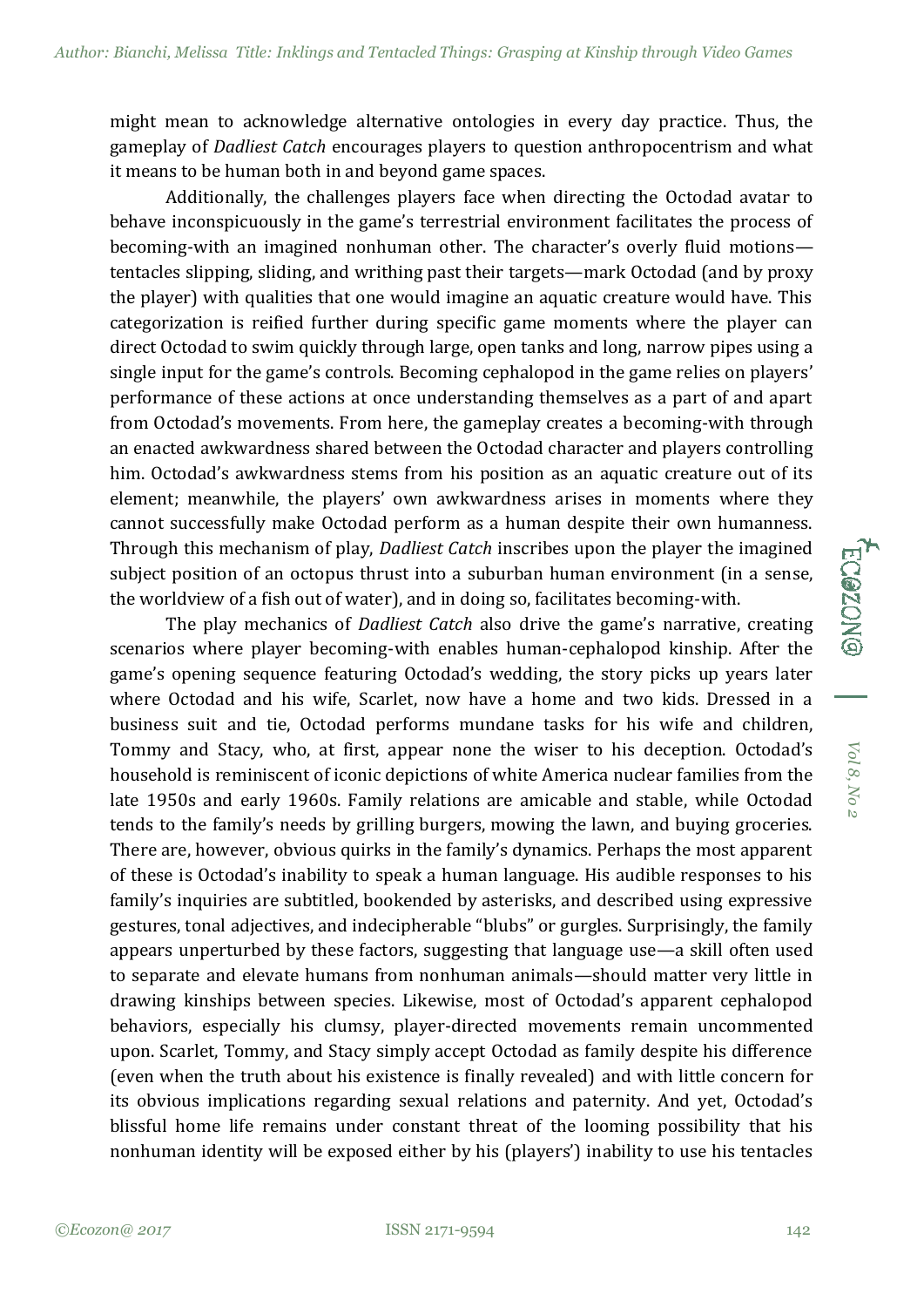to mimic human limbs or by Chef Fujimoto, the game's antagonist, who threatens to cook Octodad and tell his family his secret.

Overall, the outlandish premise of *Dadliest Catch* offers a reworlding where human-cephalopod kinship and the multispecies family are used to subvert humananimal hierarchies. The design of the main protagonist as an octopus deeply enmeshed within a human household encourages players to examine animals as kin from a perspective that challenges traditional relations between humans and animals in both domesticity and captivity. For example, Octodad's farce as a human father queers the normative roles thrust on animals living alongside humans, such as that of pets, service animals, and livestock. <sup>7</sup> His perspective of aquariums as "festering prisons of iniquity" challenges views that support animal captivity as a humane practice, while his conflicts with Chef Fujimoto critique the willful ignorance of nonhuman animal ontology that often justifies the consumption of animal flesh. Finally, as the family patriarch, Octodad is empowered in caring for his human kin, inverting hierarchies in the home that reify humans' power of care over captive and domestic nonhuman animals.<sup>8</sup> *Octodad: Dadliest Catch* also entertains the notion that the space of the home and the relations forged within it need not be limited to particular species (e.g. dogs, cats, certain species of fish, and so forth), suggesting that kinship making might offer a path to bridge the divides between wild and domestic animals as well as between green and blue ecologies.

Another aspect of *Octodad* that facilitates making kin, becoming-with, and response-ability is its multiplayer cooperative, or co-op, mode. In this version of the game, up to four players can play together, each controlling one of Octodad's four limbs. The cephalopod body as an avatar for four distinct players acts as an emblem of the group's tentacularity. Players become-with each other by simultaneously entering into assemblage with one another, the avatar, and the game machine in general through the collaborative acts necessary for piloting the avatar successfully. For example, one player might be responsible for directing a tentacle to flip a burger on the family grill, while two other players might coordinate the delivery of that burger to Stacy's plate simultaneously by controlling Octodad's footsteps. Co-op mode encourages players to work together—in part, acknowledging material, semiotic, and historical obstacles amongst themselves—as a means for finding response-ability in the games otherwise alienating environment.

*Vol 8, No 2*

 $Vol$ 8, No 2

**ECOZON** 

<sup>-</sup><sup>7</sup> I use "queers" here in-line with Mel Y. Chen's understanding of queer in *Animacies: Biopolitics, Racial Mattering, and Queer Affect*. Chen does not "imagine *queer* or *queerness* to merely indicate embodied sexual contact among subjects identified as gay and lesbian" (104). Instead, Chen views these terms as "social and cultural formations of 'improper affiliation,' so that queerness might well describe an array of subjectivities, intimacies, beings, and spaces located outside of the heteronormative" (104).

<sup>8</sup> Here, I allude to Irus Braverman's *Zooland: The Institution of Captivity*, specifically her application of Michel Foucault's concept of pastoral power for understanding how caring for animals in captivity enacts humans' power over them.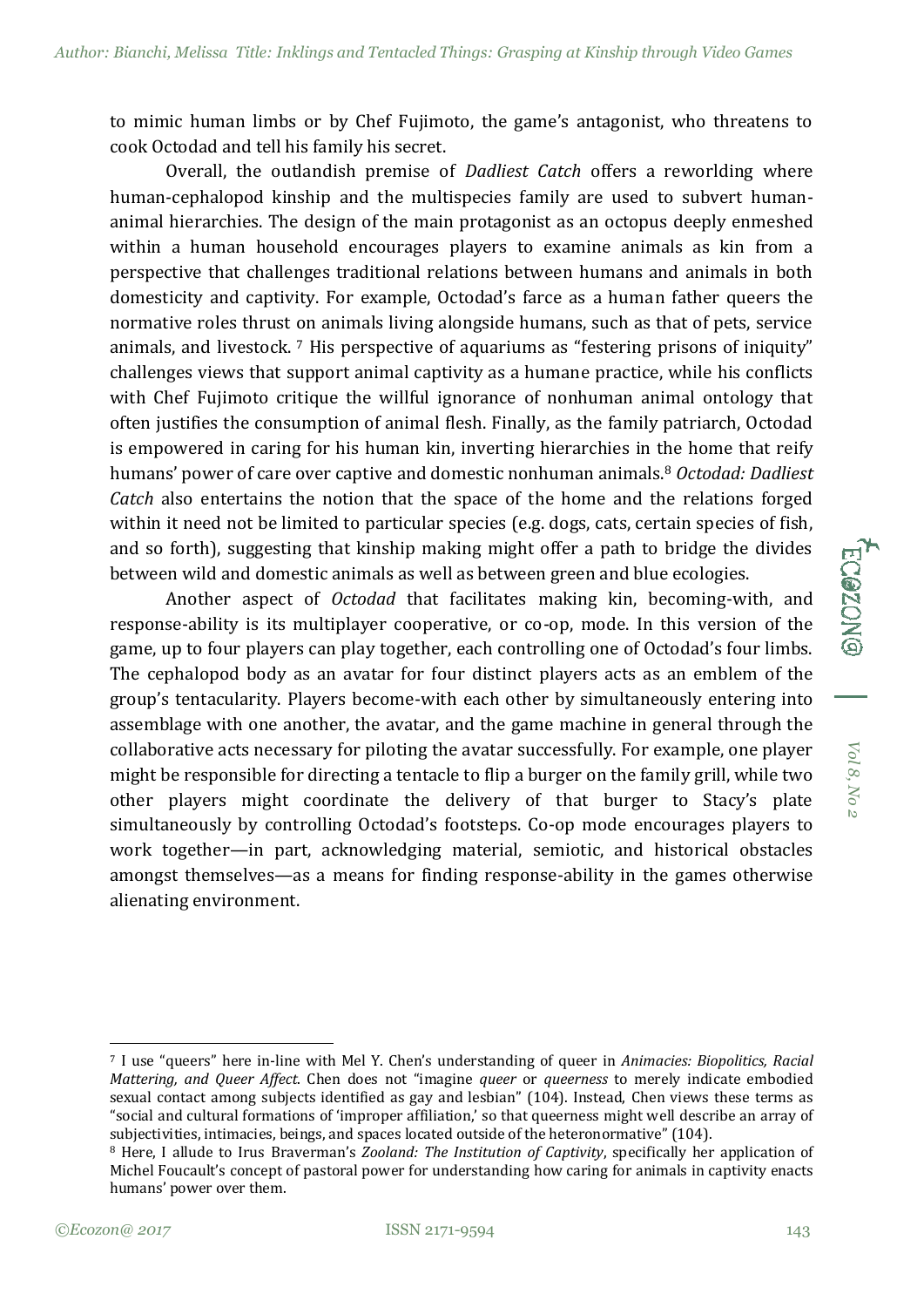#### **Squid-Kids and the Chthulucene**

In contrast to *Dadliest Catch*—an independently developed and relatively short video game—Nintendo's 2015 juggernaut hit, *Splatoon*, offers a rich model for how video games might facilitate making kin towards response-ability in the face of ecological crisis.<sup>9</sup> Released for Nintendo's Wii U console, *Splatoon* is a post-apocalyptic, team-based, third-person shooter. The game's narrative takes place on Earth several thousands of years into the future after mass extinctions caused by global warming have eradicated the majority of terrestrial animal life on the planet, including *homo sapiens*. The main characters of the game, called "Inklings," resemble human children except for the long, large tentacles that protrude from their heads in place of hair. Despite their mostly humanoid appearance, Inklings are not direct descendants of humankind. Instead, these human-like squids are distant relatives of our contemporary cephalopods. Still, the narrative of *Splatoon* makes kin of humans and cephalopods by uniting our historical moment with speculative squid fiction in a way similar to Haraway's invention of the "Chthulucene."

Specifically, the game overtly links the dystopic epoch that the Inklings inhabit, called "The Mollusc Era," to the Anthropocene. Likewise, Haraway's Chthulucene narrative is a conceptual reworlding of the Anthropocene in response to our current ecological crises. Her new moniker for our current epoch of Earth's history is meant to challenge anthropocentric discourses and practices while pushing for perspectives that acknowledge human embeddedness in complex ecologies and shared histories with nonhuman life. Haraway explains that the term, "Chthulucene," resists links to Lovecraft's Cthulhu monster in its spelling and is derived instead from rich mythologies of earth and animal goddesses as well as snake-haired monstresses and their beastly brethren, each of which "entangles the more-than-human, other-than-human, inhuman, and human-as-humus" (101).<sup>10</sup> These entanglements, she proposes, decenter "the human" from methods of thinking about material and historical relations between all life on the planet. Haraway's Chthulucene also challenges narratives of the Anthropocene that situate human beings as the only species of portent shaping the planet and its future, supporting multispecies ecojustice. Finally, Haraway's theorization of the Chthulucene urges readers to find and practice recuperative measures in the face of ecological issues affecting our global community rather than waiting for technofixes to emerge or settling on the planet's inevitable destruction (3).

The story of the Mollusc Era in *Splatoon* performs a reworlding similar to Haraway's Chthulucene in that "the human" is largely absent from the game's narrative about cephalopods and their quest to find response-ability to their current energy crisis. The story takes place in the bustling city of Inkopolis where players engage in mock *Vol 8, No 2*

Vol 8, No

-

<sup>9</sup> *Splatoon* was released in May of 2015 and by the end of June 2015 the game had sold over 1.62 million copies internationally (Purchese). As of December 31, 2016, Nintendo reports that 4.76 million copies of *Splatoon* have been sold across the globe (Nintendo).

 $10$  Haraway's list of inspirational figures for the Chthulucene, include: "Naga, Gaia, Tangora (burst from water-full Papa), Terra, Haniyasu-hime, Spider Woman, Pachamama, Oya, Gorgo, Raven A'akuluujjusi, and many many more" (101).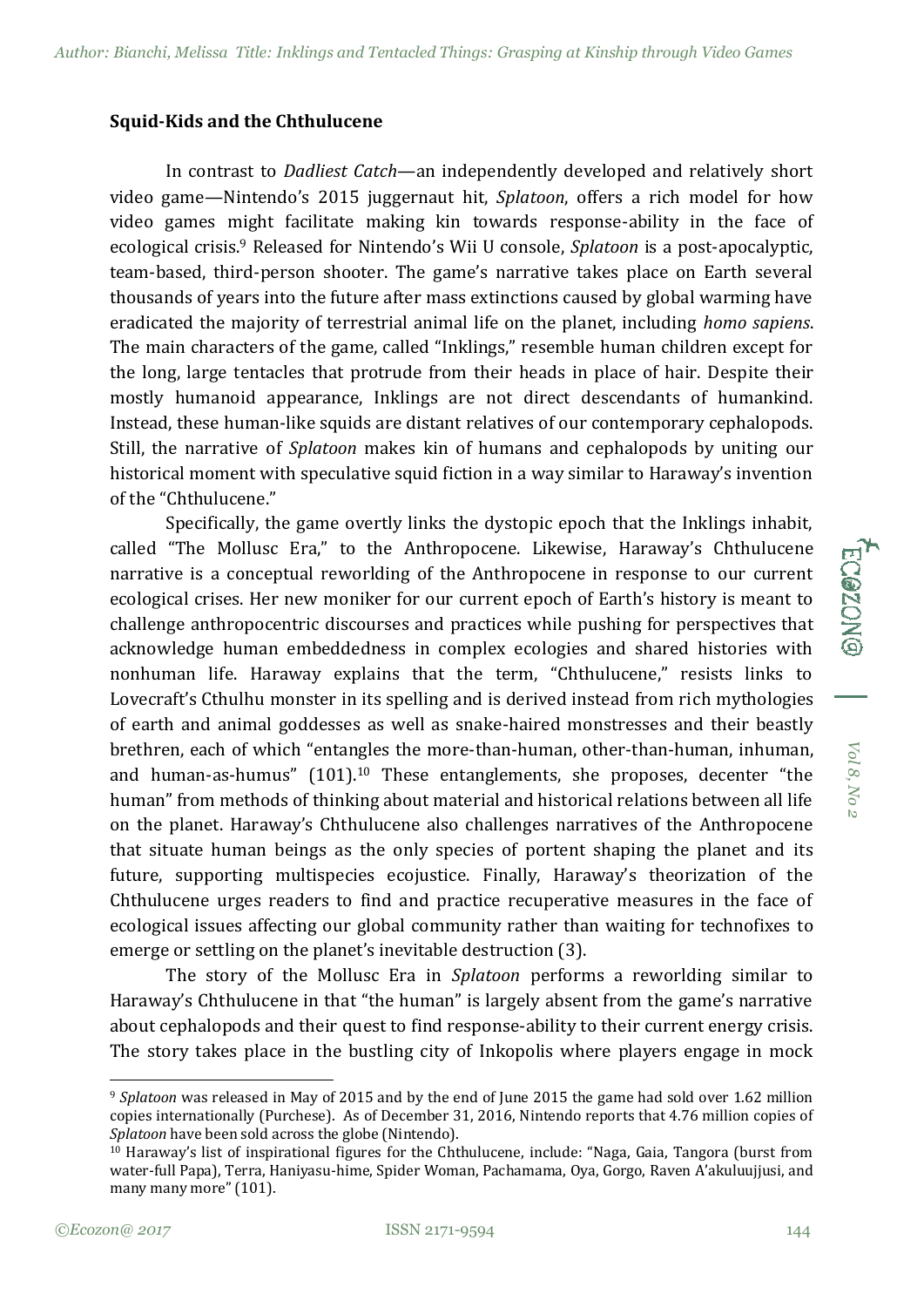gunfights with paintball like weaponry. The city square of Inkopolis where players congregate and shop bears some resemblance to present-day Tokyo, Japan, and is filled with myriad digital displays, neon lights, and blaring music. Players learn that the city draws its electrical power from a single, nonrenewable energy source called the "Great Zapfish," a rare type of bioelectric catfish. In single-player mode, players are tasked with retrieving the Great Zapfish after it is stolen by the Inklings' nemeses, the octopus-like "Octarians." Much of the game's plot is teased out through single-player mode where players complete platformer stages and battle Octarian agents to find this precious resource. While the Great Zapfish itself might be a never-ending power supply, its removal from Inkopolis conjures parallels between the Inklings' energy loss and humans' depletion of organic, nonrenewable resources. Coupled with the game's frequent allusions to human extinction as a direct result of energy crises and climate change, *Splatoon* suggests the possibility that Inklings are ill-fated to repeat the history of their primate antecedents if they and the Octarians cannot find a way to coexist (or perhaps find kinship) with one another.

In addition to supplanting humans in the Earth's global ecology, Inklings and Octarians have evolved unique morphological and behavioral characteristics to fill the ecological niche left behind by their primate kin. In a brief text blurb, the game describes Inklings as follows: "The Terrifying Biology of the Inkling! Strength: Can leap up to 5 feet. Brain: Simple and predatory. Bones: None! Eyes: Can spot prey from 100 yds. away. Defense: High-pressure, high-capacity ink sack" (*Splatoon*). The Inklings and Octarians' cartoonish appearances, however, confound these descriptors, largely because the game's aesthetics are designed for younger audiences. The most apparent quality of both these cephalopod creatures, however, is their ability to shapeshift into both a cephalopod and a humanoid form. While shapeshifting avatars are not particularly new to video games, Inklings offer nuance to the trope as well as to the ways avatars make kin as discussed earlier in this essay. For example, like werewolves and other mythical figures appearing in horror and fantasy games, Inkling shapeshifting forges a kinship between different species through the hybrid animal body. In their humanoid form, Inklings have physiques like prepubescent human boys and girls. As squids, they appear wholly cartoonish with large round eyes, no mouth, and small, soft bodies. Uniting these forms in a hybrid body uniquely bridges the divide separating phyla and classes that are traditionally demarcated, both taxonomically and biologically, as evolutionarily distant from one another. Conceptually, Inkling shapeshifting reaches beyond the typical associations forged between human bodies and other mammals or vertebrates—those made based on physiological and psychological congruence—to identify cephalopods as "persons." The transforming bodies in *Splatoon* are notably nonhuman in origin, which serves to decenter the human as the primary locus for forging new personhoods, building towards the Chthulucene.

As symbols for cephalopod-human kinship, Inkling avatars enable gameplay that challenges anthropocentrism. Mastery over the avatar's squid and human forms is vital for players' success. Inklings' shapeshifting is a central mechanic to gameplay, and, in some ways, the process operates akin to the players' exertions of control over both Nuna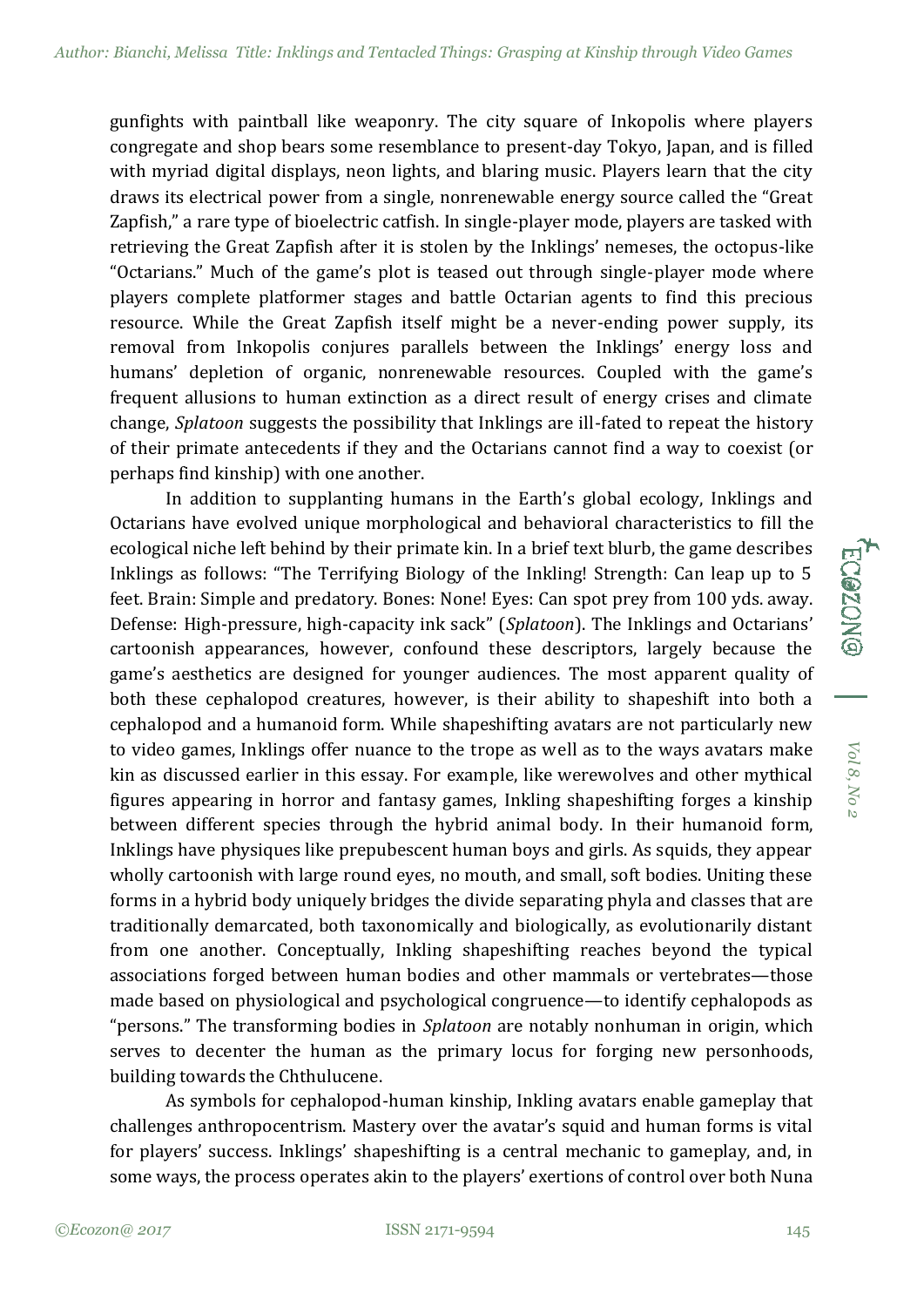and Fox in *Never Alone*. In both games, players navigate the digital world by switching between two visually and procedurally distinct avatars—one human (or humanlike) and one animal—each defined by the unique actions they offer players when navigating and affecting the digital world. In *Splatoon*, players initiate the process of shapeshifting by pressing and releasing the "ZL" trigger buttons on the Wii U controller. Inkling metamorphosis occurs nearly instantaneously with minimal graphical flourishes. The humanoid avatar shrinks into the shape of a squid when players press and hold the ZL button. The Inkling avatar returns to its humanoid form when the ZL button is released. In humanoid form, Inklings can run and jump as well as use myriad technologies to spray large quantities of their biologically produced ink on environment surfaces. In squid form, they can swim and dive in the inks that they have sprayed. Each morph has a specific purpose and context in which it is ideal to use. Though at times the human morph of the Inkling can dominate the majority of gameplay—a product of design that makes it the avatar's "default" setting (that is, it does not require the press of a button to activate)—it is not the sole or preferred form for the entirety of the game itself. In this way, the transformation ability of the Inkling avatar attempts to question privileging the human figure as the ideal form of embodiment.

Inkling technologies reflect their users' chimeric bodies in form and function, and this design choice emphasizes tentacularity as a component of gameplay. Inkling weapons are purchased in groups of three rather than as independent pieces. In battle, Inklings switch effortlessly between their main weapon (usually a spray gun or paint brush) and two sub-weapons (paint bombs, tracking devices, ink bazookas, etc.) with the press of buttons, complementing the fluidity with which they change shape. Weapons and the ink they produce serve several purposes, including producing paths for swimming, warding off enemies, and laying claim to territory (albeit temporarily as inks are erased after each match). Similarly, Inkling clothing fulfills many roles by acting as customizable fashion, bonuses to specific combat skills, and markers for team affiliation during major in-game competitions. The multiplicity of technologies and their uses in conjunction with the Inklings' hybridity demonstrates the tentacular quality of *Splatoon*'s characters—their experiences are enmeshed in a rich ecology where it is difficult to discern kid from squid from tech.

This is especially true when considering the role of ink in the game as it bridges the boundaries between bodies and technologies. The ways Inklings might use ink in the game encourages players to imagine a posthuman ontology. In the game, ink is both a biological and technological product. The Inklings produce ink from their bodies and use their weaponry to adapt it as a tool for play, marking, and transportation. For players, this means understanding technology not as an extension or prostheses of the body, but as a vital organ of the body. Ink's transience in the game parallels the ephemeral qualities of Inklings bodies—their changing shape and impermanent deaths. The inks shot, sprayed, splashed, and splattered across Inkopolis are not only traces of bodies, but they are also immersive environments *for* bodies. Inks are both mark and medium for the squid-kid. Here, technology becomes a vital point for establishing the posthuman tentacularity of the game's narrative and gameplay.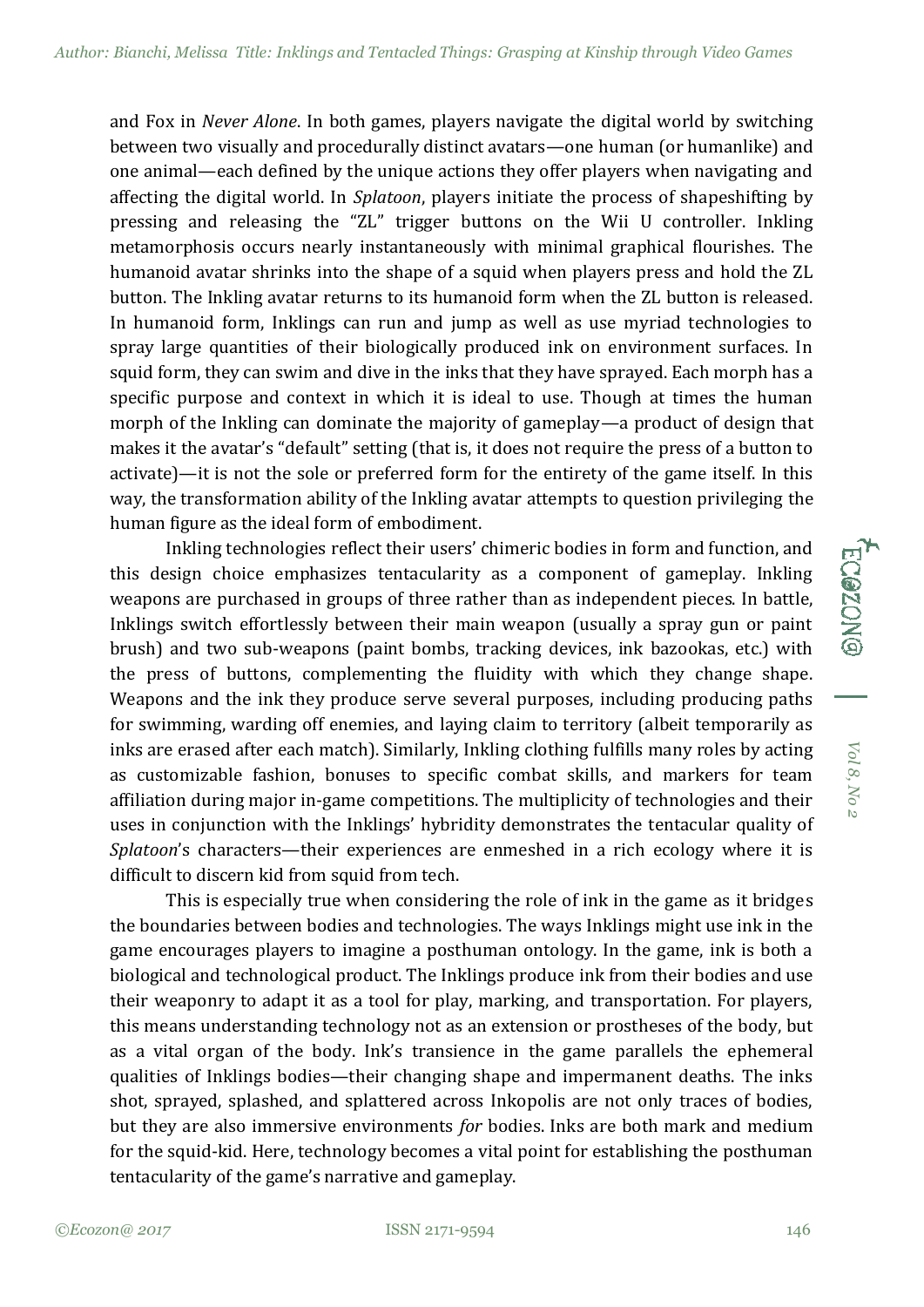The design of the hardware used to play *Splatoon* also fosters a tentacular experience of play by drawing overt attention to the player-machine assemblage. Specifically, the Wii U console (the only sanctioned hardware for playing *Splatoon*) distributes gameplay across several pieces of technology, including the television screen, the console box, and the Wii U gamepad—a technology that hybridizes a traditional game controller with a tablet and stylus. The Wii U gamepad relies on inputs that, ideally, would require players to grow an extra hand (or, perhaps, tentacle). Much like the awkward controls found in *Octodad: Dadliest Catch* that map player control counterintuitively, the Wii U gamepad demands that players spread their visual and haptic attention across screens and forms of input. For example, players must constantly move their gaze from the television screen to the game pad on the tablet controller while simultaneously operating the Wii U's control sticks and buttons. Additionally, players might also tilt the tablet controller to change the in-game perspective or, in the heat of battle, use the stylus to move quickly across a battleground. While a few of these inputs have options for adjustment, the majority do not. These manipulations of the game's controls, however, might draw players' awareness to how their own material bodies their eyes, hands, and head—move together with the Wii U's parts in assemblage. For example, consider the players who, in the heat of battle, replace their gamepad stylus with their index finger. In such moments, the player is simultaneously both body and technology enacting tentacularity by blurring the categorical distinction between organism and machine.

On the surface, competition appears to be the major theme of *Splatoon*'s gameplay, but this way of engaging with the game is subverted by its emphasis on kinship and community. In online multiplayer matches, teams of three or four Inklings mock battle using specific parameters to claim territory or capture the flag. But even under the pressure of these competitive conditions, players practice making kin. In battle, color marks kin but only temporarily, and often strangers from across the globe find themselves banding together against randomly selected opponents under banners of all kinds of colors including neon purple, pink, orange, teal, green, or blue. Teamwork requires players to recognize how the Inklings' body and its technology work in assemblage with other Inkling avatars also under the direction of other players and game machines. This tentacular quality of gameplay is not unique to *Splatoon*. We might broadly apply this reading to most online multiplayer games that require team play and collaborative effort, assembling players and their game machines. What sets *Splatoon*  apart is its focus on play and community as compared to other games that emphasize violence and antagonisms. According to the games narrative, Inklings battle against their own kind as a celebratory performance of their victory over the Octarians. Their matches are visually similar to the sport of paintball—a game—rather than the depictions of militaristic warfare found in most multiplayer team-based shooter series such as *Battlefield*, *Counter-Strike*, or *Gears of Wars*. Any sort of Inkling-on-Inkling violence in the game is enacted under the auspices of bonding over a shared history and is depicted without gore (in part, because the game is aimed at a young audience). Death is always impermanent and Inklings who may have been opponents one game can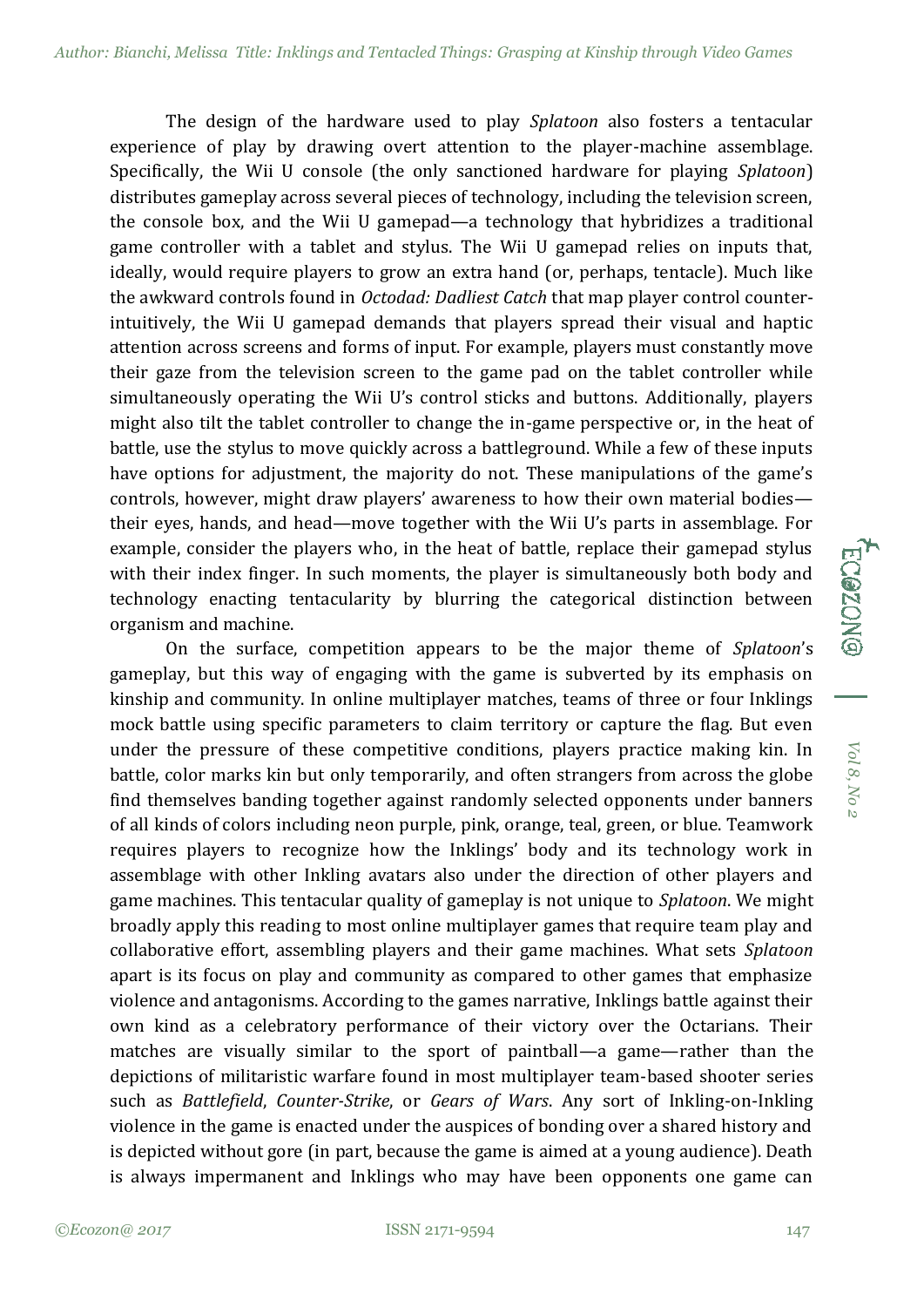become teammates in subsequent match-ups. Everyone who plays *Splatoon* is an Inkling, everyone is at once both friend and foe. Any lines drawn in ink are inevitably erased and redrawn with kinship remaining the common denominator.

### **Troubling Beyond the Tentacles**

By examining storytelling, game aesthetics, and gameplay in *Octodad: Dadliest Catch* and *Splatoon*, it becomes clear that these video games offer distinct models for (re)thinking the place of humans in both the medium and our global ecology. These tentacular video games encourage players to explore alternative ontologies and enact nontraditional human-animal kinships. Specifically, through play, players become part of the tentacular that connects the digital world and its representations to the material realities of the game system and the ecological moment of the Anthropocene. With these readings of *Dadliest Catch* and *Splatoon* in mind, we might look at other games or return to Haraway's reading of *Never Alone*, and consider what elements beyond storytelling and methods of production, such as avatar play, interface design, and hardware operations, contribute to the medium's modeling of making kin. We might also consider how the design of various hardware technologies (controllers, keyboards, mice, touchscreens, augmented and virtual reality interfaces) can be used to foster becoming-with that leads to player response-ability.

While the gameplay in *Dadliest Catch* and *Splatoon* model making kin in various ways, it is important to recognize that their representations only offer an inkling of what it might mean to make kin in the Chthulucene through video games. There are many possibilities given the diversity of games and there is also quite a bit of room for error considering the medium's complexity. For the most part, my readings of *Dadliest Catch*  and *Splatoon* have been largely utopic, emphasizing how these artifacts effectively facilitate becoming-with. There are, however, qualities of both these video games that intentionally and unintentionally work against or subvert their attempt to make kin. I will briefly touch on some of these aspects here as they raise important questions for further investigation.

For example, the representation and gameplay of consumerism in both these videos games shortchanges the cultural and material implications of tentacularity, specifically with regards to labor and waste. Both the worlds of *Dadliest Catch* and *Splatoon* are designed to be overtly consumeristic spaces. In *Dadliest Catch*, the spaces of the home, the grocery store, and even the aquarium are lined with products and Octodad is often given instructions to use, retrieve, and buy these products. Meanwhile, Inkopolis is filled with multiple shops where players can spend in-game currency on objects for their Inkling avatar. Products for purchase appear and disappear with little consequence to the game environments. While the drive to consume pervades the spaces and mechanics of these games, there is little or no acknowledgement of the labor practices and waste production that might be associated with such consumerism. There is also no suggestion of how labor and waste related to consumerism affect the environments and creatures within these digital ecologies. Though the games may push against the notion

*Vol 8, No 2*

Vol 8, No 2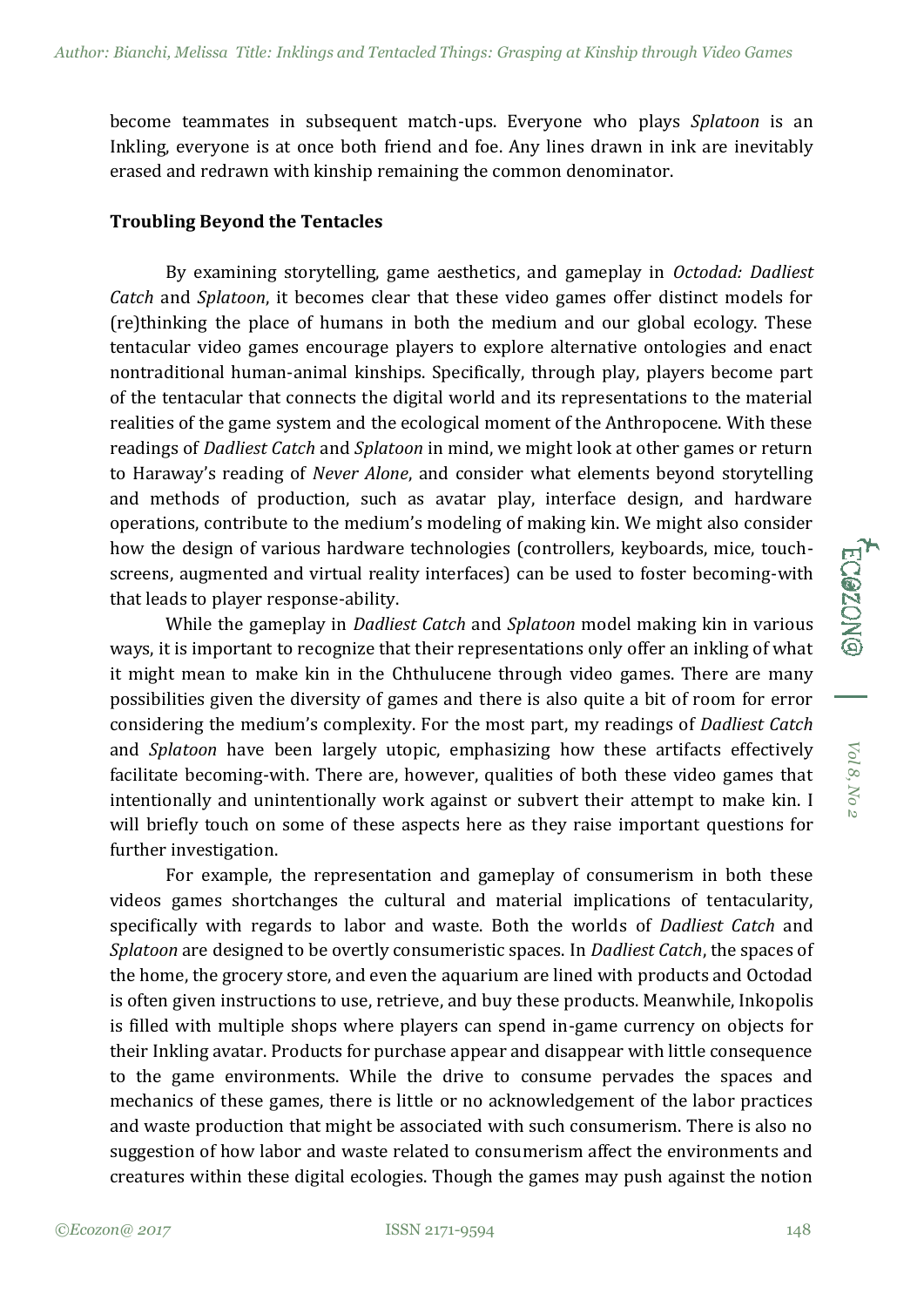of "the human" in the Anthropocene, it is unclear that they challenge notions of consumption in the Capitalocene (another name and narrative for our current epoch that Haraway challenges through her Chthulucene) or gesture to these aspects of the medium itself—i.e. how the production and consumption of games impacts our global ecosystem.

Another element of *Dadliest Catch* and *Splatoon* that acts as an obstacle to becoming-with is the observation that the cephalopods in both games are only imaginings of what it might be like to be a soft-bodied mollusk. Many times, in both games, these representations significantly deviate from how real-world cephalopods behave because of their obvious fiction. It is all too easy for uncritical players to draw faulty connections—or none at all—between how they interact with simulated squid and how they might understand their relation to real-world cephalopods. Similarly, it is also possible to dismiss any connection the games might make to actual cephalopods because their content is ultimately a representation, fiction, or abstraction.

Despite these counterpoints, there is still value in teasing out how a video game might critically challenge anthroponormative views of species relations through play, specifically because games are tools we use to think. They are computational systems that, through models and simulation, allow us to explore and perform alternative possibilities. Determining how games allows us to think ourselves as other in identity and experience offers us another means by which we might find theories and narratives that account for the tentacular nature of life on our planet. In doing so, we might find new practices for cultivating responsibility and response-ability regarding ecological crisis. Returning to Haraway's arguments about why and how we make kin, if we are to continue living in the Anthropocene we need stories and systems that account for the historical, cultural, and material networks connecting life and that create recuperative practices. Although this essay has only surveyed a small sample of video games, we might see how the medium can be used productively to make kin, challenging anthroponormativity and anthropocentrism in the Anthropocene.

Submission received 4 February 2017 Revised version accepted 20 September 2017

## **Works Cited**

- Bianchi, Melissa. "Awkward Animal Avatars: Examining Goat Simulator as a Case of Botched Taxidermy." Society for Cinema and Media Studies, 3 April 2016, Hilton Atlanta, Atlanta, GA. Conference Presentation.
- ---. "Claws and Controllers: Lycanthropy and Werewolves in Digital Games." *Revenant: Critical and Creative Studies on the Supernatural*, vol. 1, no. 2, 2016, pp. 127–145.
- Braverman, Irus. *Zooland: The Institution of Captivity*. Stanford Law Books, 2013.
- Chen, Mel Y. *Animacies: Biopolitics, Racial Mattering, and Queer Affect.* Duke University Press, 2012.
- Cremin, Colin. "Molecular Mario: The Becoming-Animal of Video Game Compositions." *Games and Culture*, vol. 11, no. 4, 2016, pp. 441–445.

*Vol 8, No 2*

Vol 8, No

ECO20NG